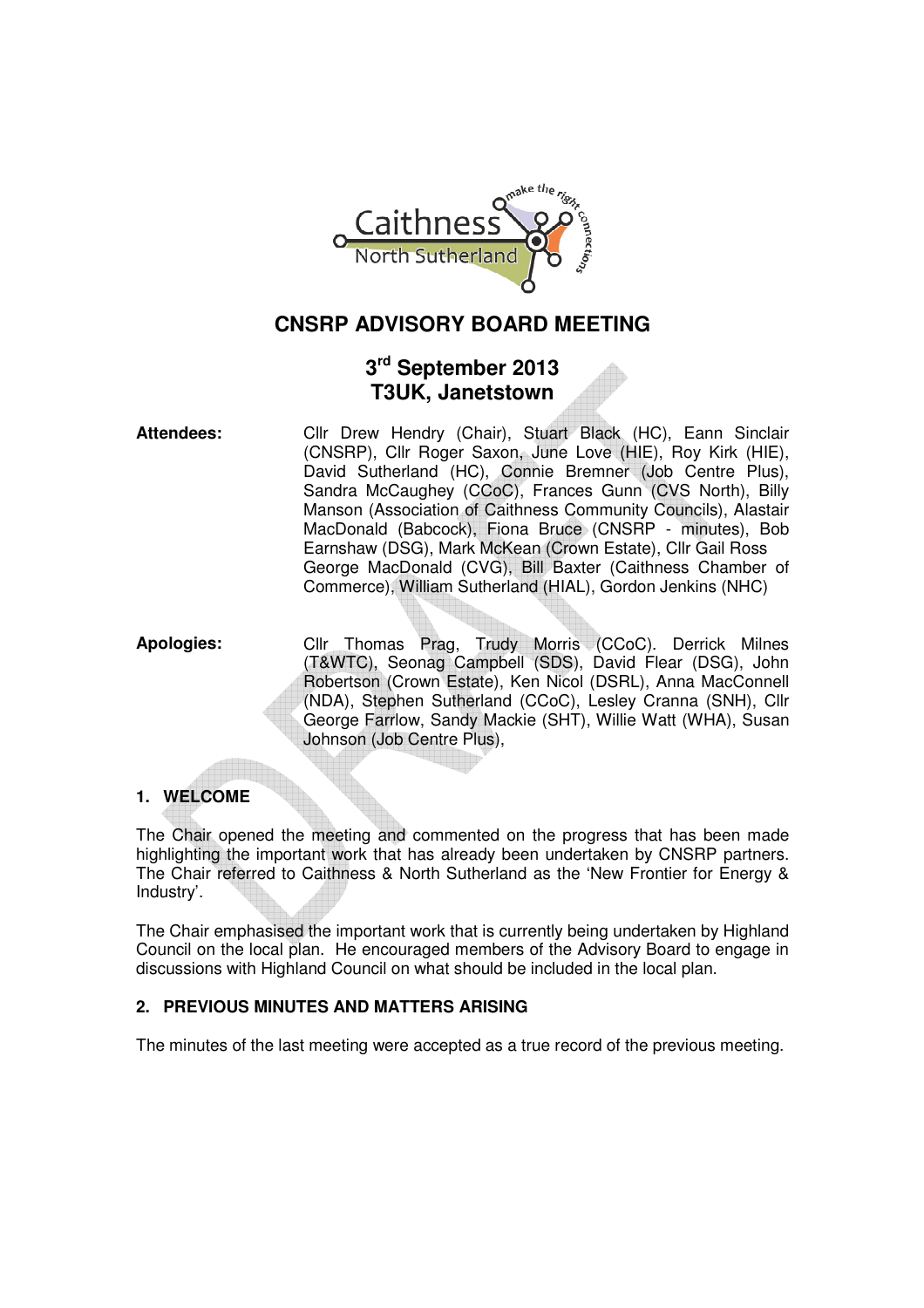# **3. PROGRAMME MANAGER UPDATE**

## Programme Summary

The key issues and highlights from this period are:

- During 2012/13 over 34 local companies/business starts projected the creation or retention of 127.5 full-time equivalent jobs (67.5 in the energy or business services sector). A further 55 FTE jobs have been projected since the start of the 2013/14 financial year.
- NDA and HIE confirmed funding of £0.45M in support of the first phase of Wick Harbour Authority's plan to position the harbour to attract new business from offshore renewables.
- NorSea Group, have signed an agreement with Scrabster Harbour Trust, and a further agreement with Hugh Simpson (Contractor) Ltd. Both contracts are in support of SHT plans to create a major oil and gas service base at Scrabster.
- Ashley Ann has announced 20 new jobs over the next 18 months in the manufacturing business.
- The CNSRP partner's priority projects for the coming period are the development of the business/industrial park at Scrabster Harbour, the attraction of offshore wind operations base at Wick Harbour and an inward investment in the marine energy sector.

## Forward Plan

ES provided the members with a presentation on CNSRP's Forward Strategy. In summary the following key issues and actions were noted:

- DSRL will continue to be a steady source of employment for at least the next 3 years. This provided CNSRP and its partners with a 3 year period to focus on attracting key sectors to the area and time to make any necessary infrastructure improvements.
- Support needs to continue on the skills agenda in terms of transition and employability training and support. Early engagement must be carried out in local schools to advise pupils what opportunities may be open to them in the future – to allow them to make the correct study options.
- Cllr Drew Hendry advised that Highland Council have introduced a Science Academy to engage with the industry and education providers to provide a clear picture of what skills will be required in the emerging energy sectors. The Highland Science Academy will begin to engage with children at pre-school age and continue right the way through their education to keep them fully informed.

ES advised that he will present recommendations to the CNSRP Executive Board later this month to gain their views on the forward plan.

#### **Communications**

Eann Sinclair noted that to date in 2013/14 there had been less media stories generated this year in comparison to previous years. Eann Sinclair met the North of Scotland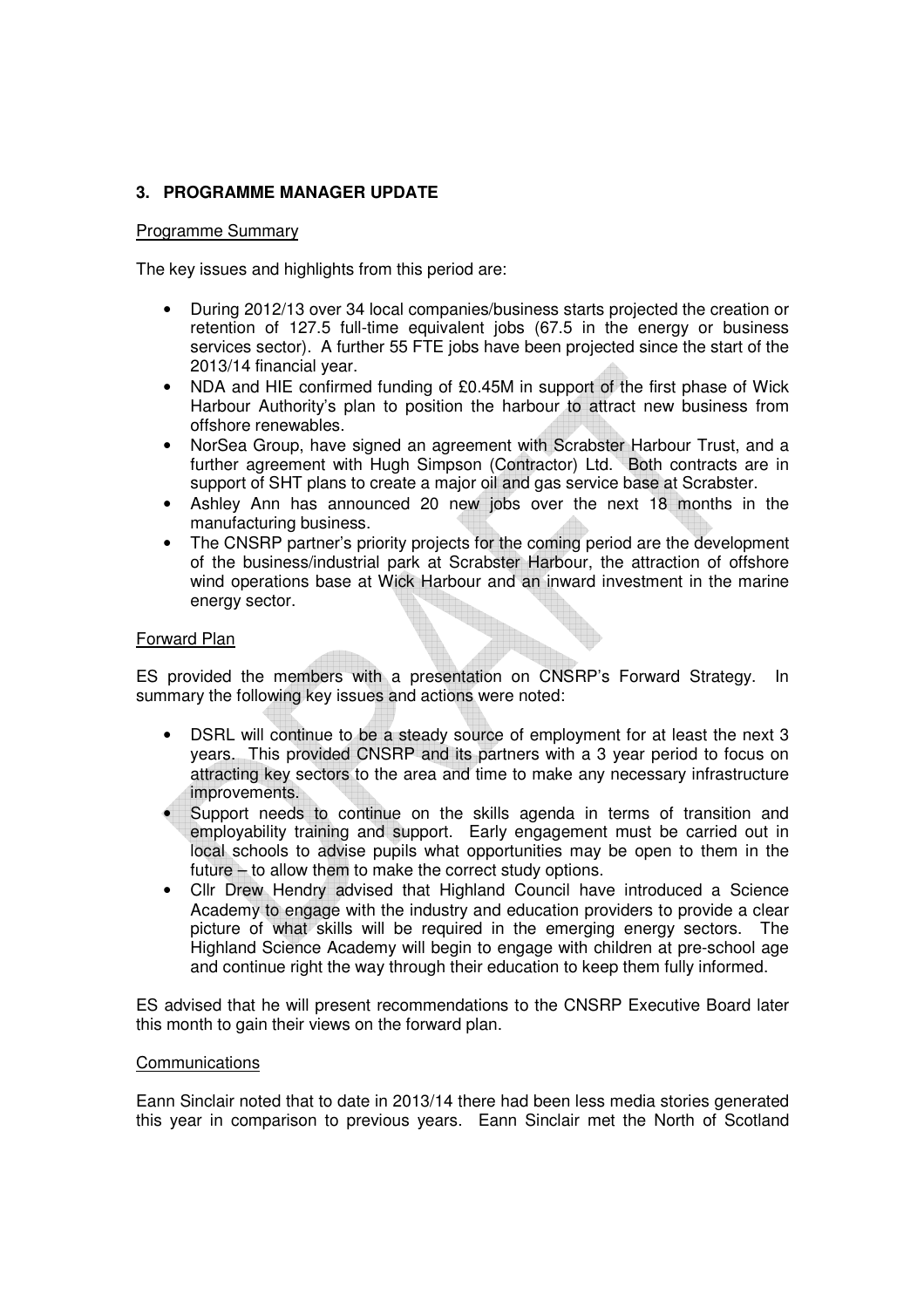Newspapers' editorial team to provide them with an update on progress and on the partnership's future plans. The session proved useful and Eann will continue to engage with the local editorial team to keep them up to date on progress.

Reference was made to the recent GMB article which stated little progress was being made in terms of socio economic development in the area. A note of thanks was made to Derrick Milnes and the Thurso & Wick Trades Council for their very clear response to this article – stating their disagreement with statements made by the GMB.

It was suggested that better use should be made of the weekly blog produced by Eann as it provides a quick snapshot of what has been happening. Some thought will be given to distributing this to a wider audience.

Publication of the CNSRP Review has been delayed, but Eann Sinclair highlighted the very positive article that John Swinney MSP had contributed. Eann Sinclair agreed to circulate a final draft of the publication as soon as it is available. **ACTION 1 ES** to circulate final draft.

#### Marketing Proposal

AJM provided a brief on the work currently being undertaken on Marketing Caithness and North Sutherland. In summary Dounreay previously dominated the local press with stories, most of which used negative headlines rather than focus on the positive aspect of the work undertaken and the people and skills employed at the site. As a result of this Dounreay decided to replace the former 'Decommissioning Supplement' (issued every six months) to 'This is Caithness' which celebrates all that is good about Caithness and North Sutherland.

A marketing proposal is being drafted to capture future activities, conference attendance, promotional material and events that CNSRP could focus on. The proposal will also identify the costs and resources required to deliver a comprehensive marketing strategy. The CNSRP Advisory Board members were positive about this piece of work and recognised the importance of getting this right. Eann Sinclair said that this paper would also be discussed by CNSRP's Executive Board. **ACTION 2 – ES** to feed back Executive Board comments.

# **4. INWARD INVESTMENT – PROGRESS REPORT**

Roy Kirk thanked DSRL for the continued support of June Love's secondment to the Inward Investment team. It was noted that Highland Council have also agreed to provide a replacement for the post formerly held by Eilidh Gunn within the Inward Investment Team.

A group of 13 Caithness representatives visited SSE's off-shore wind operations maintenance base in Lowestoft as part of a learning journey in August 2013. This visit was a direct result of a contact made at the SCDI Dinner hosted in London. Feedback from those who attended the visit has been positive, a short report of the visit and any lessons learnt from this trip is currently being produced.

The work currently being undertaken to identify labour market intelligence is on schedule for completion by the end of September 2013. The final report will provide details of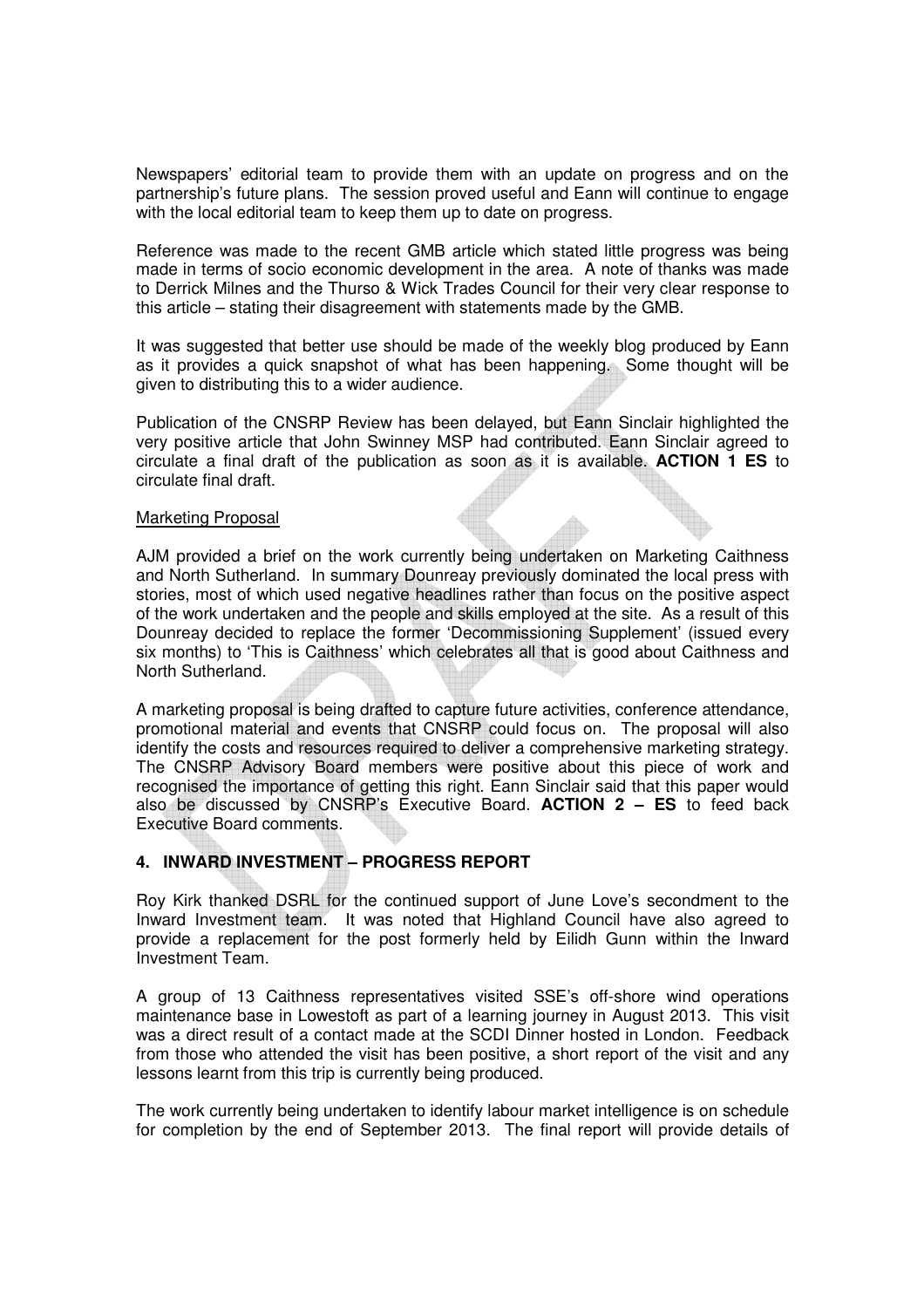current status, existing talent and underlying skills, the skills gaps and potential business strands.

Meygen are hopefully only weeks away from positive consent, they hope to have a contract for work placed later this year. In line with the current timescales they expect to have devices in the Pentland Firth in 2015.

There is a greater current focus on Tidal Energy as opposed to wave energy, with one engineering company currently engaged in discussions about a Caithness base.

There are also developments in the Oil & Gas sector. HIAL is trying to attract new business from the west of Shetland oil fields. NHC Helicopters now have a second helicopter based at Wick, as well as a site office and engineering base. Plans for supply and operations base at Scrabster continue to be discussed.

Roy Kirk and June Love met with a number of companies in Aberdeen in July 2013 to discuss inward investment opportunities in Caithness, and this led to a number of positive leads. Further visits to Aberdeen are planned and a London visit is scheduled for October 2013. There are also plans to host events in Aberdeen, Holyrood and Westminster to promote Caithness as a business destination.

Some research is currently being undertaken to consider which publications and events provide the best promotion opportunities. This fits into the work currently being undertaken by the CNSRP Delivery Group to produce a marketing and communications strategy for the area.

## **5. MEMBER UPDATES**

Association of Caithness Community Councils

• Progress on improvements at Berriedale Brae is still high on the agenda.

Caithness Chamber of Commerce

- The Annual Dinner will be held on  $20<sup>th</sup>$  September 2013, tables/seat are still available for booking and the Chamber's AGM will be held on 3<sup>rd</sup> October at Thurso Cinema.
- An agreement has been reached with European Social Fund to allow the MtRC Programme to be extended until December 2014.
- Funding has been secured to allow the Chamber to run WorldHost training in Caithness. The project aims to train at least 50% of front line staff to enable Caithness to be recognised as a WorldHost destination.

#### Caithness Voluntary Group/CVS North

- Caithness Voluntary Group it was noted that the recent AGM was well attend and there were no issues raised.
- CVS North The visit Sutherland website, twitter and facebook accounts are now live. Maximum use has been made from feedback from regular visitors to the area including some famous visitors.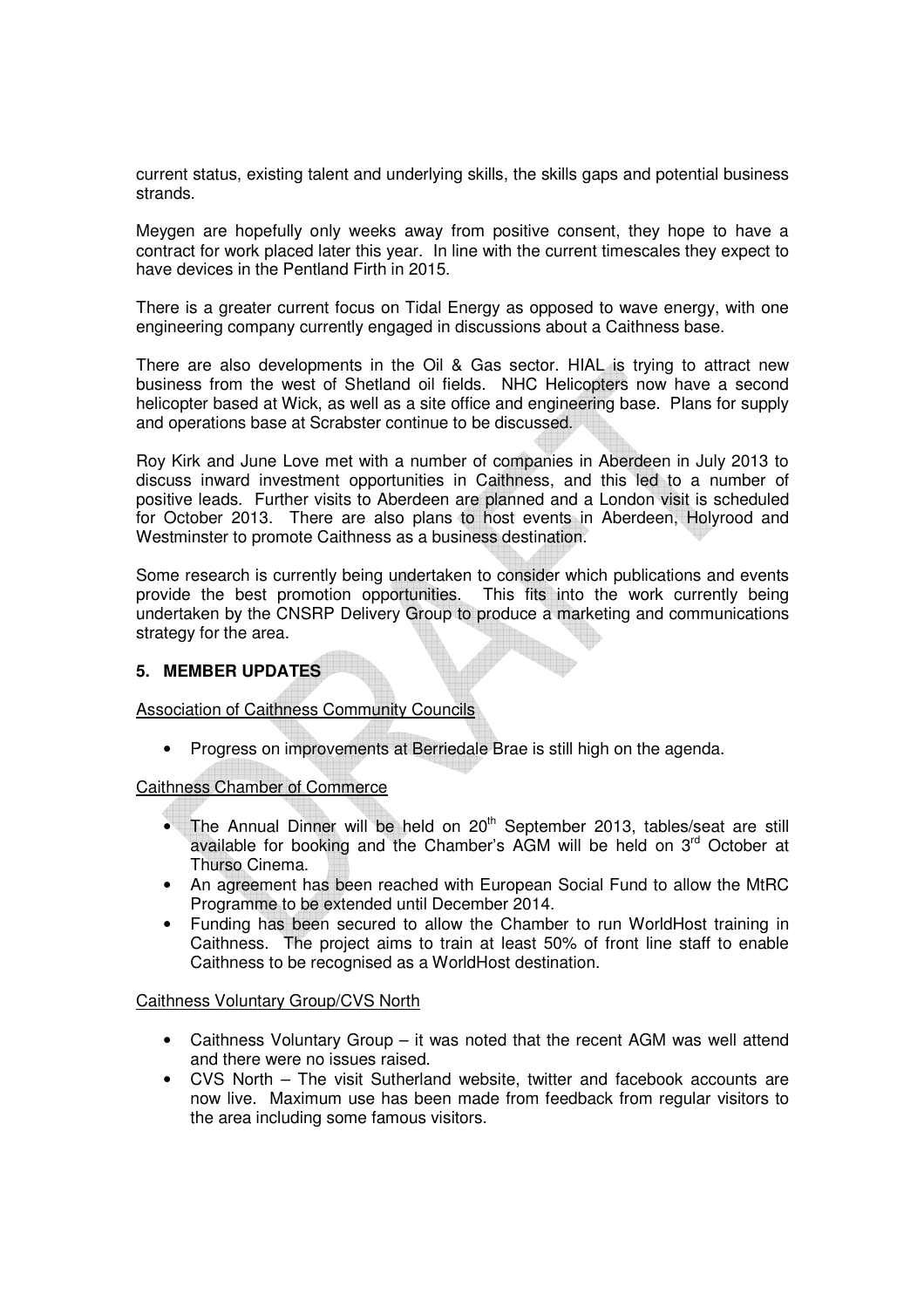- It was noted that 2014 marks the  $200<sup>th</sup>$  Anniversary of the Strathnaver clearances, a programme of events/activities is being produced to commemorate this occasion. In parallel funding has been secured for the first full-time post at the Strathnaver Museum.
- North Highland College, as part of the student curriculum, are developing an App that provides details of all museums in Caithness and Sutherland.

## Crown Estate

- Mark McKean advised that 3 of the Pentland Firth and Orkney waters W&T projects are off the Caithness coast and consenting/surveying work is ongoing at each of these sites. The Crown Estate is continuing to work with the developers and decision on Meygen's application to Scottish Government for consent is expected imminently.
- A new seabed leasing round is about to be launched, with the Crown Estate seeing the ongoing need for technical development.
- The Crown Estate has previously announced it is considering making investments of up to £10m each in up to two wave and/or tidal stream array projects to support industry development to the next level.

#### Dounreay Stakeholder Group

- The DSG are continuing to work with DSRL on a guidance note for socio economics in procurement which will benefit the local area.
- A number of DSG representatives met with the leader of Prospect as part of a stakeholder meeting to discuss socio economics.
- The DSG are working with the NDA on the National Nuclear Archives project, the NDA will be setting up a stakeholder group to take this project forward.
- A presentation on Higher Activity Waste and what Scottish Government Policy means for Dounreay will be provided at the next DSG meeting. Options for community benefit will be explored.
- Kick-off discussions have been held with regard to community benefit and how to make best use of funds available and should all funds be amalgamated rather than administered individually. It was noted that DSG has no wish to administer funds but simply want to start the discussion.
- DSRL have contracted a consultant to provide an impacts assessment of their socio economic interventions, the DSG have been promised a copy of the report once finalised.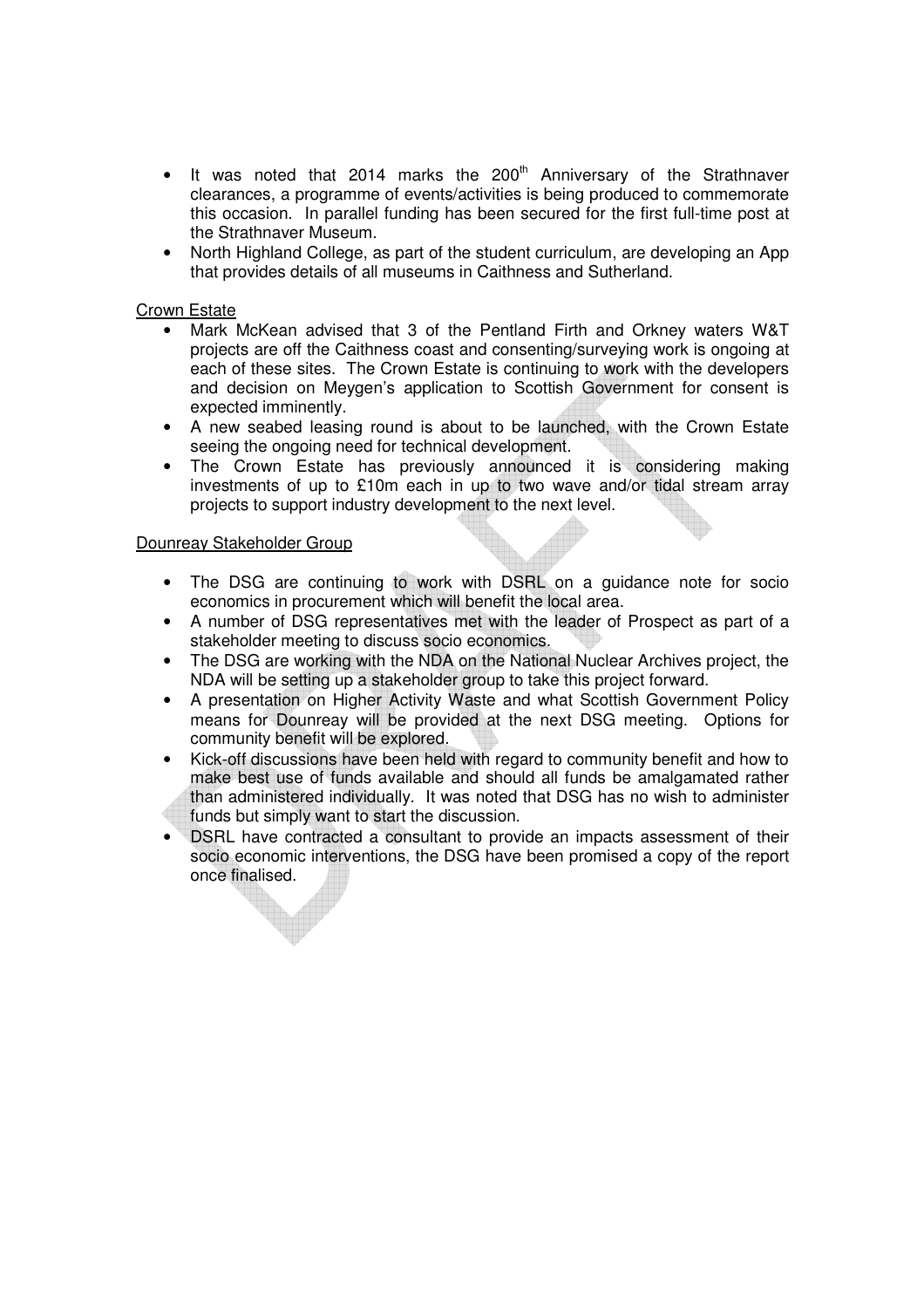## DSRL/NDA/BDP

- DSRL co-ordinated and supported the Ready, Steady, work programme during the school summer holidays, 12 school leavers attended.
- DSRL have offered 4 intern places this is in varied disciplines.
- The second edition of 'This is Caithness' is scheduled for publication in October 2013, stories are currently being sourced and written.
- Alastair MacDonald has been asked and accepted to join the Energy North Task Force.
- Some work is currently being undertaken to write up a strategy to identify the gaps and seek what funding is available to support the tourism and creative industry sectors.

## Highland Council

- Discussions are being held to try and make better use of unused accommodation in Wick as a result of the shortage of bed spaces.
- Renovation work has begun on Wick Town Hall, once the renovations are complete the facilities will be available for use by all.
- The Highland-wide development plan engagement is ongoing until  $17<sup>th</sup>$  October 2013.
- It was confirmed that following the success of Harbourfest a similar event will be held next year.
- Work is currently being undertaken to re-open the Skate Park in Wick. The Skate Park had to be temporarily shutdown on health and safety grounds. Quotes are currently being sought to develop the park so that it is fit for purpose.
- Concerns were raised by a number of members regarding mobile phone coverage in Caithness and Sutherland. Stuart Black advised that work is being undertaken to try and improve mobile phone coverage.

HIAL

- Footfall at the airport continues to increase in business, tourism and oil related traffic. As a result of customer feedback and increased passenger numbers Loganair have added additional Edinburgh flights to their existing timetable.
- Further options to increase Oil and Gas sector use of the airport are being discussed.
- It was noted that a really positive article was included in the latest edition of 'Executive' magazine that referred to Wick John O'Groats Airport as 'the can-do airport'. It was agreed that maximum effort should be put into promoting the airport.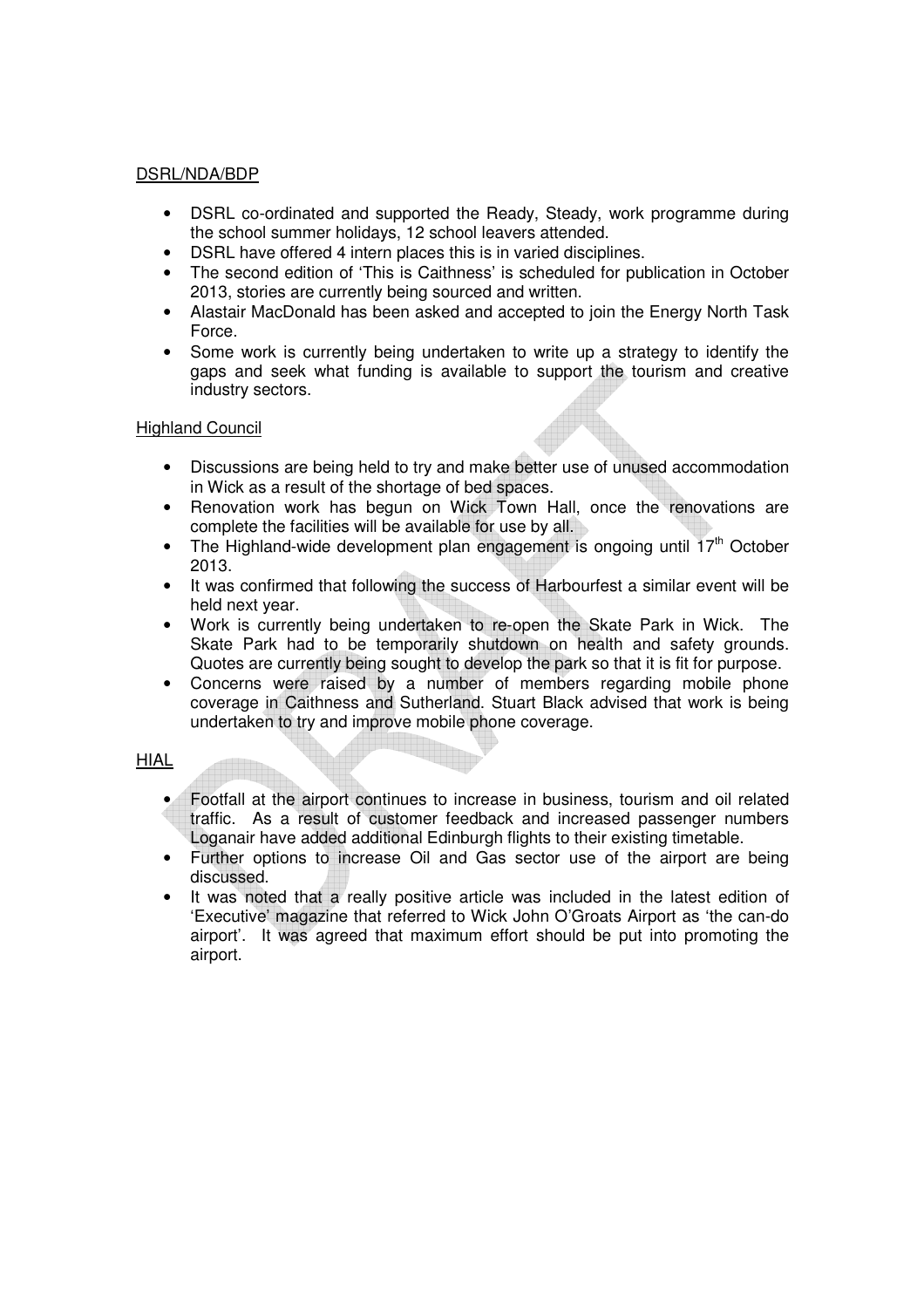• Timeline information is currently awaited from BT regarding the roll out of superfast broadband.

# North Highland College

- Course applications have increased from last year, with students due to arrive on campus over the next two weeks.
- The college is continuing to expand its facilities with further development planned for the Dale Farm site.
- Options are currently being considered to further develop the curriculum.

# Scrabster Harbour Trust

• There was no representative available to attend.

# Scottish Natural Heritage

• There was no representative available to attend.

## Skills Development Scotland

• There was no representative available to attend as SDS were running a PACE event in Golspie for former GREAN staff.

# Job Centre Plus

- There are currently 710 individuals on the Job Seekers Allowance list, a slight increase since the last meeting.
- Representatives from JCP are supporting SDS at the PACE event for the former GREAN employees.
- JCP are continuing to engage with employers to gain work experience placements for the unemployed. Some individuals are currently on placement with Reids of Caithness, JGC Engineering have also agreed to future placements.
- JCP are involved with the planning committee for the next "Jobs & How to Get Them" event. Following the success of the Caithness events plans are in place to hold a similar event in Sutherland.
- The Caithness Employability Partnership meet in August, and they are starting to gather skills base information.
- JCP are continuing to move forward on their digital agenda by encouraging clients to use the online facilities and providing basic training on how to use the online facilities.

#### Thurso & Wick Trades Council

• There was no representative available to attend.

#### Wick Harbour Authority

## HIE